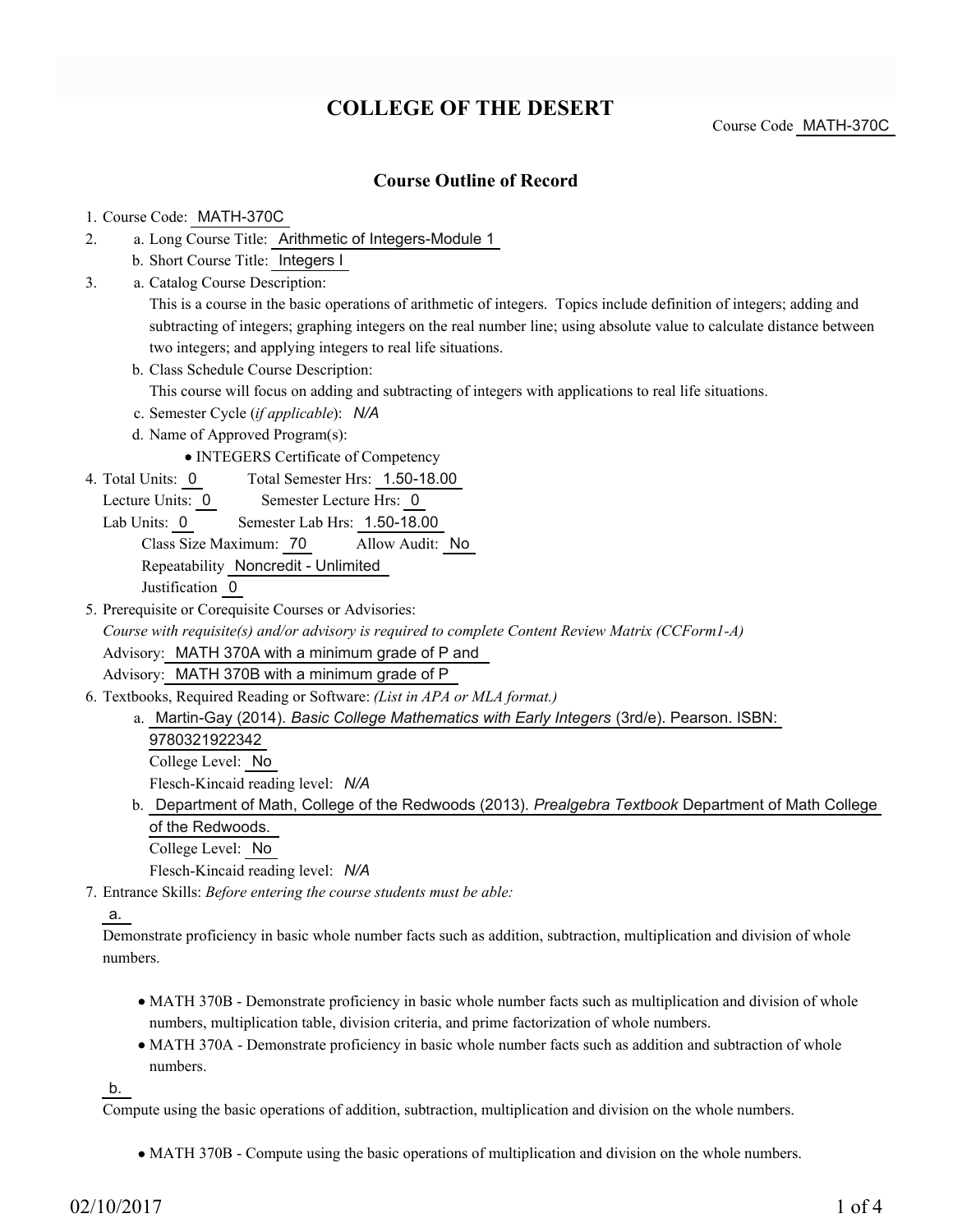## MATH 370C-Arithmetic of Integers-Module 1

MATH 370A - Compute using the basic operations of addition and subtraction on the whole numbers.

```
c.
```
Apply the order of operations to simplify expressions involving whole numbers.

MATH 370B - Apply the order of operations to simplify expressions involving whole numbers.

#### d.

Apply the basic operations to solve application problems including those involving perimeter, area and volume of basic geometric shapes.

- MATH 370B Apply the basic operations to solve application problems including those involving area and volume of basic geometric shapes.
- MATH 370A Apply the basic operations to solve application problems including those involving perimeter of basic geometric shapes.

#### 8. Course Content and Scope:

#### Lecture:

none

Lab: *(if the "Lab Hours" is greater than zero this is required)*

1. Complete self-pace lab assignments at a mastery level.

2. Participate in skill lab by working on either paper or web based worksheets to practice skills learned in textbook.

3. Receive academic assistant from instructor, ISAs and tutors on individual basis.

- 4. Complete and pass timed final exam.
- 9. Course Student Learning Outcomes:

1.

Demonstrate number sense, which is characterized by the ability to judge relative sizes of numbers, perform computations with numbers in different representations, and assess the reasonableness of results.

#### 2.

Use the information contained in application problems to identify and execute methods of solution that involve arithmetic skills, and evaluate the reasonableness of the results obtained.

10. Course Objectives: Upon completion of this course, students will be able to:

- a. Demonstrate proficiency in basic number facts such as addition and subtraction of integers.
- b. Compute using the basic operations of addition and subtraction on the integers.
- c. Graph integers on the number line.
- d. Compute the distance between two integers using absolute value.
- e. Apply the order of operations to simplify expressions involving addition and subtraction of integers.
- f. Apply the basic operations of addition and subtraction to solve application problems involving integers.

Methods of Instruction: *(Integration: Elements should validate parallel course outline elements)* 11.

- a. Demonstration, Repetition/Practice
- b. Laboratory
- c. Technology-based instruction
- d. Tutorial

Other Methods:

Teamwork; Discussion, to review, analyze, and evaluate various methods of solution; Skills lab participation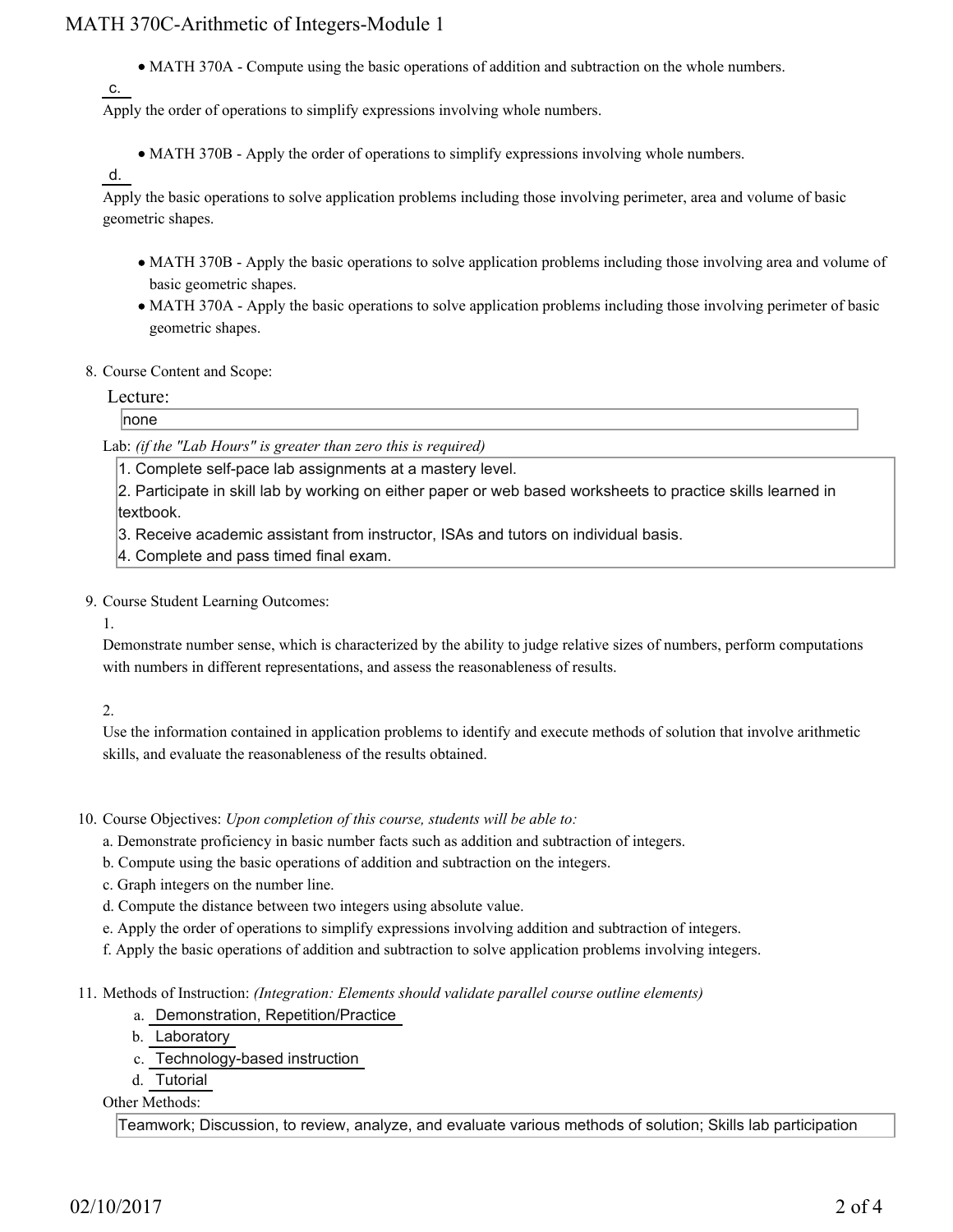## MATH 370C-Arithmetic of Integers-Module 1

12. Assignments: (List samples of specific activities/assignments students are expected to complete both in and outside of class.) In Class Hours: 18.00

Outside Class Hours: 9.00

a. In-class Assignments

1. Complete lab assignments,

2. Participate in discussion groups to review, analyze, diagnose, and evaluate various methods of solution,

3. Complete examinations involving problems that require the application of studied principles and skills to new situations as well as problems that mimic those done on lab assignments.

b. Out-of-class Assignments

Read the textbook and any supplementary materials.

- 13. Methods of Evaluating Student Progress: The student will demonstrate proficiency by:
	- Self-paced testing
	- Computational/problem solving evaluations
	- Mid-term and final evaluations
- 14. Methods of Evaluating: Additional Assessment Information:
- 15. Need/Purpose/Rationale -- All courses must meet one or more CCC missions.

PO-GE C4.b - Language & Rationality (Communication & Analytical Thinking)

Gather, assess, and interpret relevant information.

| Apply logical and critical thinking to solve problems; explain conclusions; and evaluate, support, or critique the |  |  |  |  |
|--------------------------------------------------------------------------------------------------------------------|--|--|--|--|
| thinking of others.                                                                                                |  |  |  |  |

IO - Scientific Inquiry

Analyze quantitative and qualitative information to make decisions, judgments, and pose questions.

IO - Global Citizenship - Scientific & Technological Literacy

 Utilize quantitative expression in a variety of contexts. These would include units of measurement, visual representations, and scales and distributions.

16. Comparable Transfer Course

| <b>University System</b> | Campus | <b>Course Number</b> | <b>Course Title</b> | <b>Catalog Year</b> |
|--------------------------|--------|----------------------|---------------------|---------------------|
|                          |        |                      |                     |                     |

- 17. Special Materials and/or Equipment Required of Students:
- Required Material? <sup>18.</sup> Materials Fees:

| <b>Total Cost</b> |
|-------------------|
|                   |

19. Provide Reasons for the Substantial Modifications or New Course:

This program would address the students who place into the lower part of Math-70 and need more time to develop foundational numeracy skills in integers.

- a. Cross-Listed Course *(Enter Course Code)*: *N/A* b. Replacement Course *(Enter original Course Code)*: *N/A* 20.
- 21. Grading Method *(choose one)*: Pass/No Pass Only
- MIS Course Data Elements 22.
	- a. Course Control Number [CB00]: CCC000580311
	- b. T.O.P. Code [CB03]: 170100.00 Mathematics, General